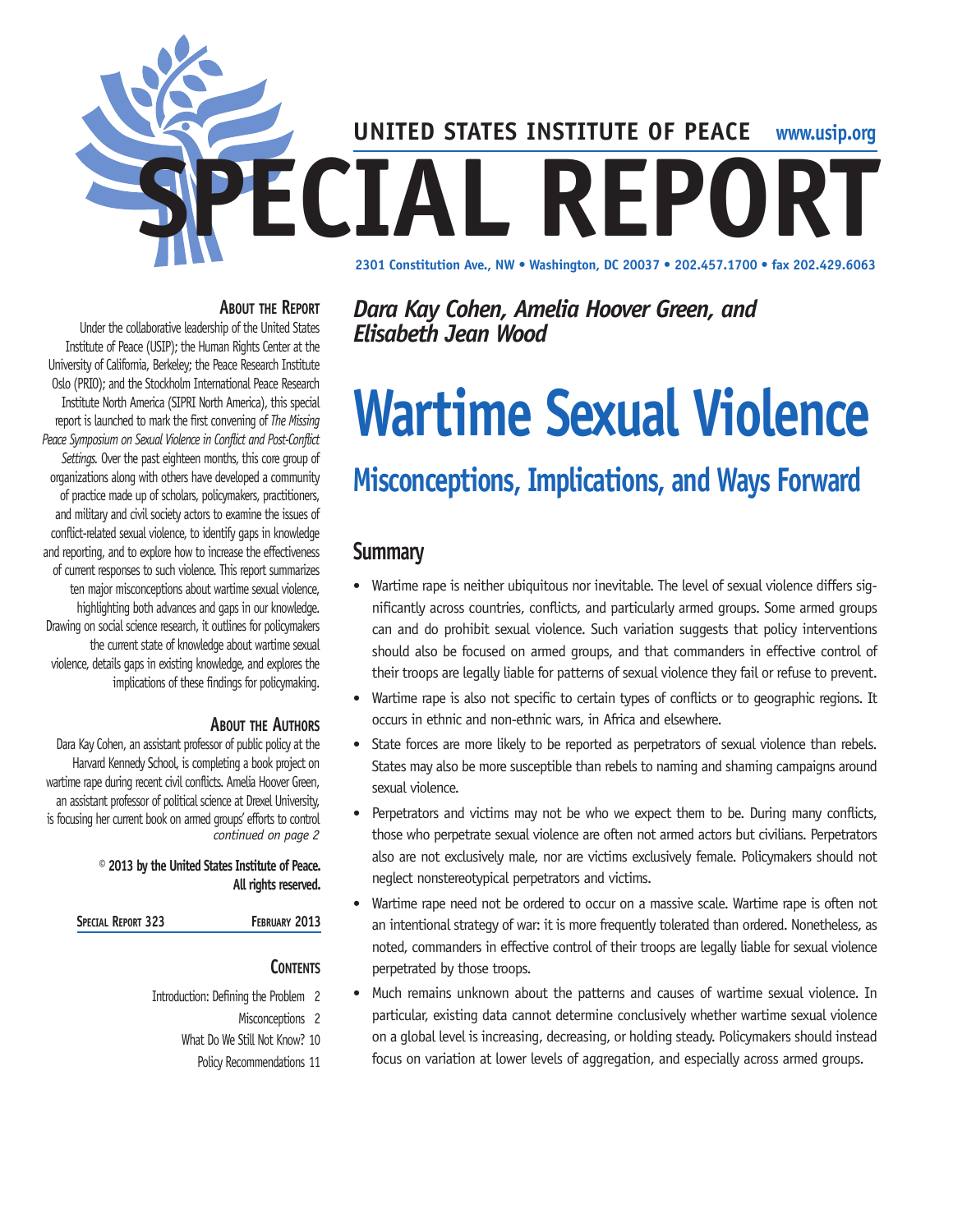#### **About the Institute**

The United States Institute of Peace is an independent, nonpartisan institution established and funded by Congress. Its goals are to help prevent and resolve violent conflicts, promote postconflict peacebuilding, and increase conflict management tools, capacity, and intellectual capital worldwide. The Institute does this by empowering others with knowledge, skills, and resources, as well as by its direct involvement in conflict zones around the globe.

#### **Board of Directors**

**J. Robinson West** (Chair), Chairman, PFC Energy, Washington, DC • **George E. Moose** (Vice Chair), Adjunct Professor of Practice, The George Washington University, Washington, DC • **Judy Ansley¸** Former Assistant to the President and Deputy National Security Advisor under George W. Bush, Washington, DC • **Eric Edelman,** Hertog Distinguished Practitioner in Residence, Johns Hopkins School of Advanced International Studies, Washington, DC • **Joseph Eldridge,**  University Chaplain and Senior Adjunct Professorial Lecturer, School of International Service, American University • **Kerry Kennedy,** President, Robert F. Kennedy Center for Justice and Human Rights, Washington, DC • **Ikram U. Khan,** President, Quality Care Consultants, LLC., Las Vegas, NV • **Stephen D. Krasner,** Graham H. Stuart Professor of International Relations at Stanford University, Palo Alto, CA • **John A. Lancaster,** Former Executive Director, International Council on Independent Living, Potsdam, NY • **Jeremy A. Rabkin,** Professor of Law, George Mason University, Fairfax, VA • **Judy Van Rest,** Executive Vice President, International Republican Institute, Washington, DC • **Nancy Zirkin,** Executive Vice President, Leadership Conference on Civil and Human Rights, Washington, DC

#### *Members Ex Officio*

**Michael H. Posner,** Assistant Secretary of State for Democracy, Human Rights, and Labor • **James N. Miller,**  Principal Deputy Under Secretary of Defense for Policy . **Gregg F. Martin,** Major General, U.S. Army; President, National Defense University • **Jim Marshall,**  President, United States Institute of Peace (nonvoting)

#### *continued from page 1*

repertoires of violence against civilians. Both Cohen and Hoover Green were USIP Peace Scholars in 2008–09. Elisabeth Jean Wood, a professor of political science at Yale University, was a USIP Peace Scholar in 1993–94. Her work focuses on political violence, civil war, and social movements. She is completing a book manuscript titled *Wartime Sexual Violence.* The report was written by the authors in their personal capacities, and the views are theirs alone.<sup>1</sup>

The views expressed in this report do not necessarily reflect the views of the United States Institute of Peace, which does not advocate specific policy positions.

To request permission to photocopy or reprint materials, e-mail: permissions@usip.org.

# **Introduction: Defining the Problem**

During the civil war in El Salvador, state forces reportedly perpetrated sexual violence very frequently; male political detainees were frequently subjected to sexual torture; women suffered sexual torture and rape in detention, as well as rape and other sexual violence in the context of military incursions.2 In sharp contrast, sexual violence by the rebel FMLN was quite rare. Civil war in Sierra Leone, by contrast, featured widespread rape and sexual violence by fighters from many armed groups, both rebel and government.3 Often the violence took the form of gang rape, sexual slavery, or sexual torture.<sup>4</sup> Conflict in the former Yugoslavia presents yet another example of variation. Here, it appears that rape by Bosnian Serb forces was both widespread and systematic, having been ordered or explicitly tolerated by key military figures and directed at particular ethnic groups.5 As the broad differences between these cases suggest, sexual violence during armed conflict is a complex phenomenon, yet it still is often understood through the lens of a few well-known episodes.

Before discussing misconceptions, research findings, and their implications, we need to clarify the phenomena we are considering. Definitions of both *sexual violence* and *conflictrelated* differ markedly from study to study, presenting significant obstacles to the accumulation of knowledge about wartime or conflict-related sexual violence. The result is a research area in which definitions—and therefore measurements—may overlap awkwardly, leaving researchers to debate definitional matters rather than empirical observations or causal inferences, and providing no clear direction for policymakers.

For this report, we reviewed research on wartime sexual violence in general, including research on sexual violence that is not perpetrated by armed actors or directly caused by conflict conditions. We do not advocate any particular definition, although we recognize that common definitions could considerably aid our understanding. In practice, however, most of the research reviewed focuses on a limited subset of wartime sexual violence, namely, rape by armed actors.

Consequently, except where we explicitly state otherwise, we use the term *wartime rape*  (or, where clarity allows, simply *rape*) to mean rape by armed actors that occurs during a conflict. We use *wartime sexual violence* (or simply *sexual violence,* given the context of this report) to indicate the broader category. In reviewing literature that deals specifically with perpetrators who are not members of armed groups, we state that explicitly. In addition, we use the term *armed group* to refer to any state or nonstate group that is an armed party to a conflict—including state militaries, insurgents, rebels, and militias—and the term *armed actor* to mean a fighter or combatant from any of these groups.

Definitional issues have undoubtedly slowed accumulation of knowledge about the patterns and causes of wartime sexual violence. Nevertheless, significant progress has been made. Research has challenged a number of persistent assumptions about wartime sexual violence, as this discussion makes clear.

# **Misconceptions** *Misconception: Ubiquitous in War*

Although conventional wisdom often suggests that wartime rape and sexual violence happens in every armed conflict, recent research shows that patterns vary widely. Variation in the perpetration of sexual violence by armed actors is particularly well documented. Scholars have found, for example, that rape by combatants is widespread in some conflicts but not others, that armed groups even within the same war do not perpetrate sexual violence to the same extent or in the same forms, and that an armed group that refrains from sexual violence at one stage of a war might perpetrate it on a large scale at other times.<sup>6</sup> In other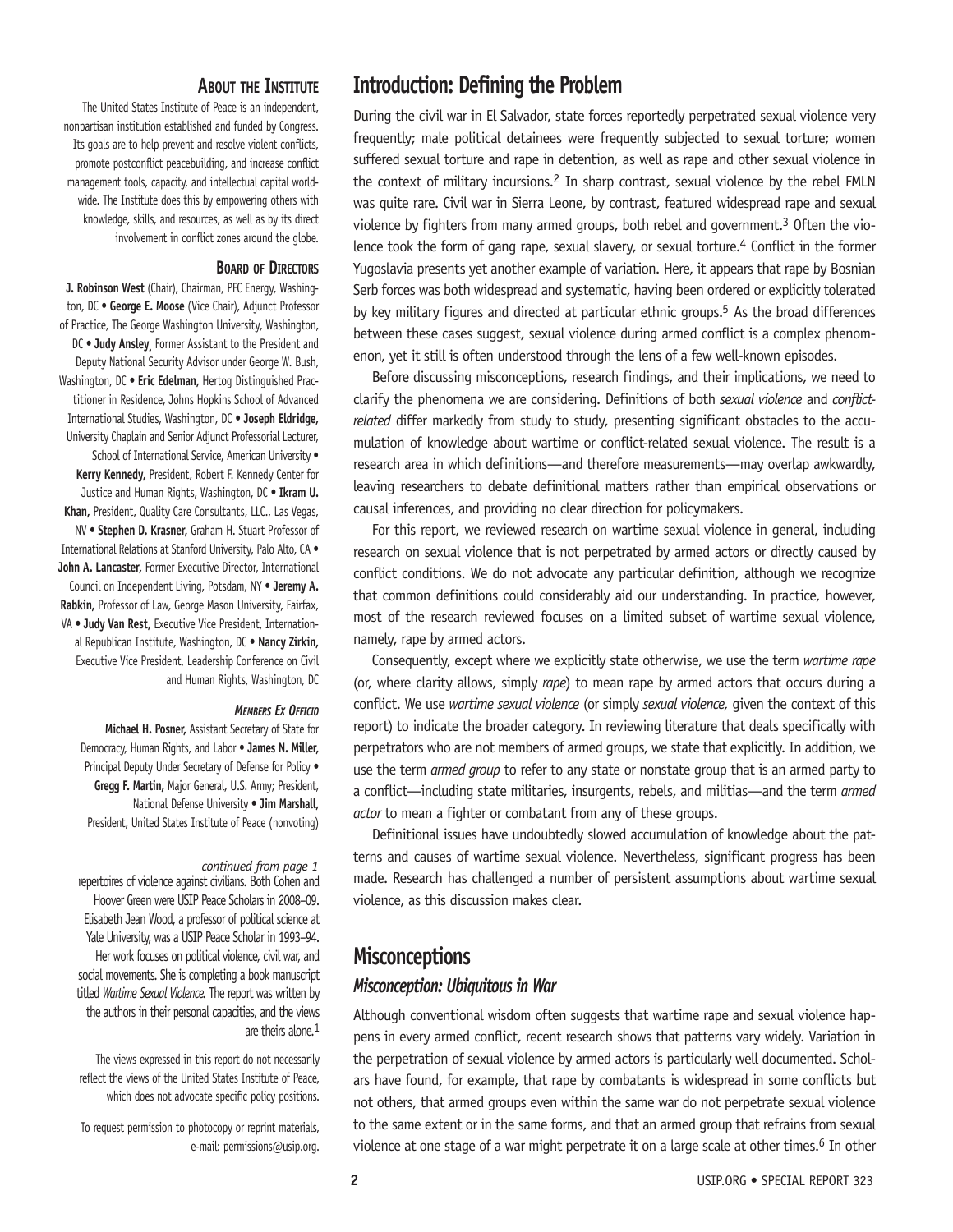words, variation is enormous in the location, timing, and perpetration of wartime rape. Although many armed groups have been reported as perpetrators in recent conflicts, many others effectively prohibit wartime sexual violence even while engaging in other, sometimes very brutal, types of violence.7

Two recent studies help illustrate this variation. First, in a new study by the Peace Research Institute Oslo (PRIO) of all forty-eight conflicts in Africa between 1989 and 2009—including both civil conflicts and interstate state wars—and all 236 active, organized armed groups—including armed state organizations, rebel groups, and progovernment militias—64 percent of armed groups were not reported to have engaged in any form of sexual violence. $8$  Second, in a separate study of wartime rape by armed groups, covering all eighty-six major civil wars around the world between 1980 and 2009, eighteen wars had at least one year of massive reported rape, thirty-five of at least one year with numerous reported rapes, eighteen of isolated reports of rape, and fifteen of no reports. Of wars with some reports, 38 percent had asymmetric reports of rape—that is, only one side perpetrated the violence. In sum, it was most common for both states and nonstate actors to perpetrate rape, whereas rape by only armed state actors was less frequent, and rape by only rebel actors relatively rare.<sup>9</sup> Notably, as we discuss in detail later, armed state actors are more likely than rebel groups to be reported as perpetrating high levels of sexual violence.

#### *Misconception: An African Problem*

Recent news coverage would seem to suggest that wartime rape is a uniquely African issue. The Democratic Republic of the Congo (DRC), for example, has been repeatedly called the rape capital of the world, and many recent high-profile cases of widespread wartime rape have occurred in sub-Saharan African countries, including Liberia and Sierra Leone. However, reports of wartime rape are not limited to one geographic region. Indeed, high or very high levels of civil war-related rape were reported in nearly every region of the globe between 1980 and 2009.10 Although sub-Saharan Africa experienced the most civil conflict during the study period,<sup>11</sup> human rights reports from the U.S. State Department indicate that only 36 percent (ten of twenty-eight) of wars in this region showed evidence of the highest level of wartime rape. In eastern Europe, however, State Department data reported the highest level of rape in 44 percent (four of nine) of conflicts during the study period. Thus, on a per-conflict basis, eastern European civil wars were more likely than sub-Saharan African conflicts to feature reports of massive levels of rape.

Global patterns suggest that wartime rape is a serious problem in most regions of the world; in recent years, State Department reports show at least one year with high or very high levels of rape in the majority of war-affected countries. These patterns confirm the scale of the problem and refute the idea that wartime rape is an African problem. They do little, however, to pinpoint the root causes of wartime rape. These are most likely to be identified if we analyze variation at the armed group level, rather than the country or conflict level. Across geographic areas, as noted earlier, many conflicts showed asymmetric levels of rape across groups. This asymmetry implies that the causes of wartime rape—and therefore also effective policy interventions—operate at the level of the armed group, not at the level of the conflict or the country.

#### *Misconception: A Problem of Ethnic War*

Nor is rape widespread in every ethnic conflict. In the Israeli-Palestinian conflict, an ethnic one characterized by increasing separation of ethnically defined populations, rape appears to be very rare despite the violation by both parties of other laws of war.<sup>12</sup> Human rights organizations that focus on documenting abuse in this conflict report almost no cases of rape, and believe that they would know if it occurred frequently because they receive reports

*Armed state actors are more likely than rebel groups to be reported as perpetrating high levels of sexual violence.*

*On a per-conflict basis, eastern European civil wars were more likely than sub-Saharan African conflicts to feature reports of massive levels of rape.*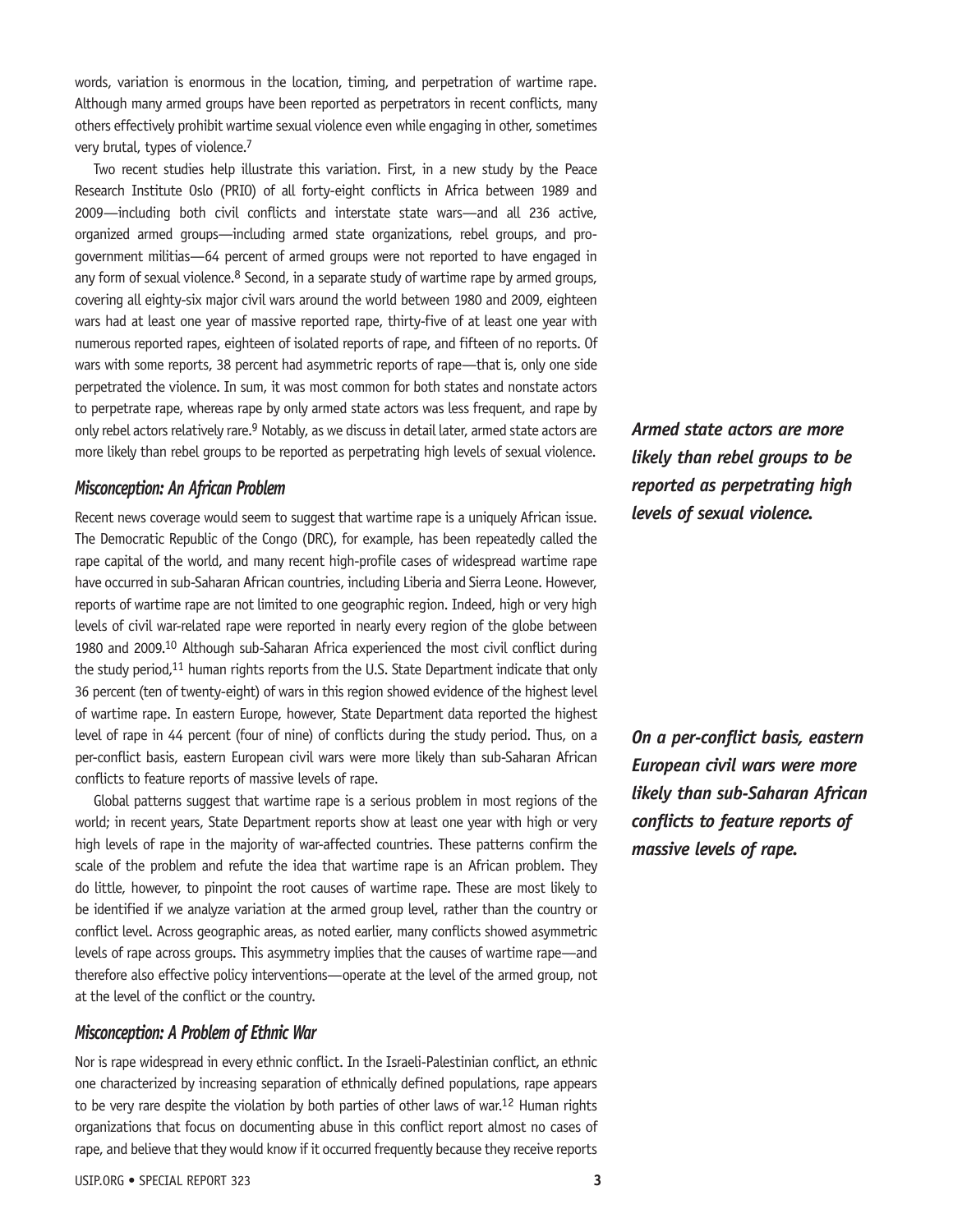of less violent forms of sexual abuse. It could be that the intensive international monitoring of the conflict deters the practice of sexual violence, but neither side appears much deterred from other forms of violence, despite frequent condemnation by international actors.

A classic setting for widespread rape during war is ethnic conflict driven by an armed secessionist campaign. However, Sri Lanka's civil war was a case of a secessionist ethnic conflict, and neither side appears to have engaged in sexual violence as a strategy of war, with the possible exception of sexual torture of detainees by state agents.<sup>13</sup> Members of the state military and police committed some rape against Tamil girls and women during military operations and at checkpoints. It is difficult to evaluate the frequency of such assaults, but it is clear that they occurred less often than in some other ethnic conflicts, such as Bosnia-Herzegovina and Darfur.

In contrast, the secessionist insurgent group, the Liberation Tigers of Tamil Eelam (LTTE), appears to have perpetrated very little rape of civilians, despite its frequent infliction of civilian casualties during reprisal attacks on nonTamil villages, assassinations of political and military leaders, and bombings of transportation facilities. In particular, the LTTE did not engage in sexual violence during their forced displacement of tens of thousands of Muslims from the Jaffna peninsula in 1990.

#### *Misconception: More Common Among Rebel Groups than State Militaries*

Reports of wartime rape often seem to imply that rape is perpetrated primarily by unruly and undisciplined rebel forces. Several recent studies, however, have found that state armed groups are far more likely than rebel groups to be reported as perpetrators of rape and other sexual violence.

The recent PRIO study of African conflicts found that, between 2000 and 2009, armed state actors were more likely to be reported as perpetrators than either rebel groups or pro-government militias. Between 1989 and 1999, state forces and other armed actors were equally likely to be reported as perpetrators. Indeed, of the government actors included in the SVAC-Africa data, 64 percent were reported as perpetrators of sexual violence at some point during the study period, as opposed to 31 percent of rebel groups and 29 percent of militias.

Why do state forces seem more likely to be perpetrators of sexual violence than other types of armed groups? This is an unanswered question in the literature. On the one hand, the pattern is puzzling because states are generally better trained and better resourced than rebel groups, and both factors are believed to reduce the likelihood of sexual exploitation of noncombatants, at least in the case of opportunistic rape. Evidence suggests that states frequently use sexual violence as a tool of torture against detainees as well as during operations against civilians.14 This is also supported by findings from Jennifer Green, who found that news stories frequently reported that rape by states occurred in the context of interrogations.15 On the other hand, some rebel groups need to rely on civilian support for food and resources more that state forces and are commonly fighting to become the new leaders of a country, factors that may make some types of rebel groups less likely to take advantage of civilian populations. However, other rebel groups use exploitative violence against civilians for a variety of reasons.16

#### *Misconception: Perpetrators Always Men*

*Researchers typically have not asked respondents about the sex of their perpetrators, instead assuming that the perpetrators are always male.*

Recent research suggests that female combatants sometimes perpetrate wartime rape and other forms of sexual violence. Why is this evidence only now beginning to emerge? One reason is that researchers typically have not asked respondents about the sex of their perpetrators, instead assuming that the perpetrators are always male. But in cases where researchers have asked these questions of victims, they have uncovered significant, and in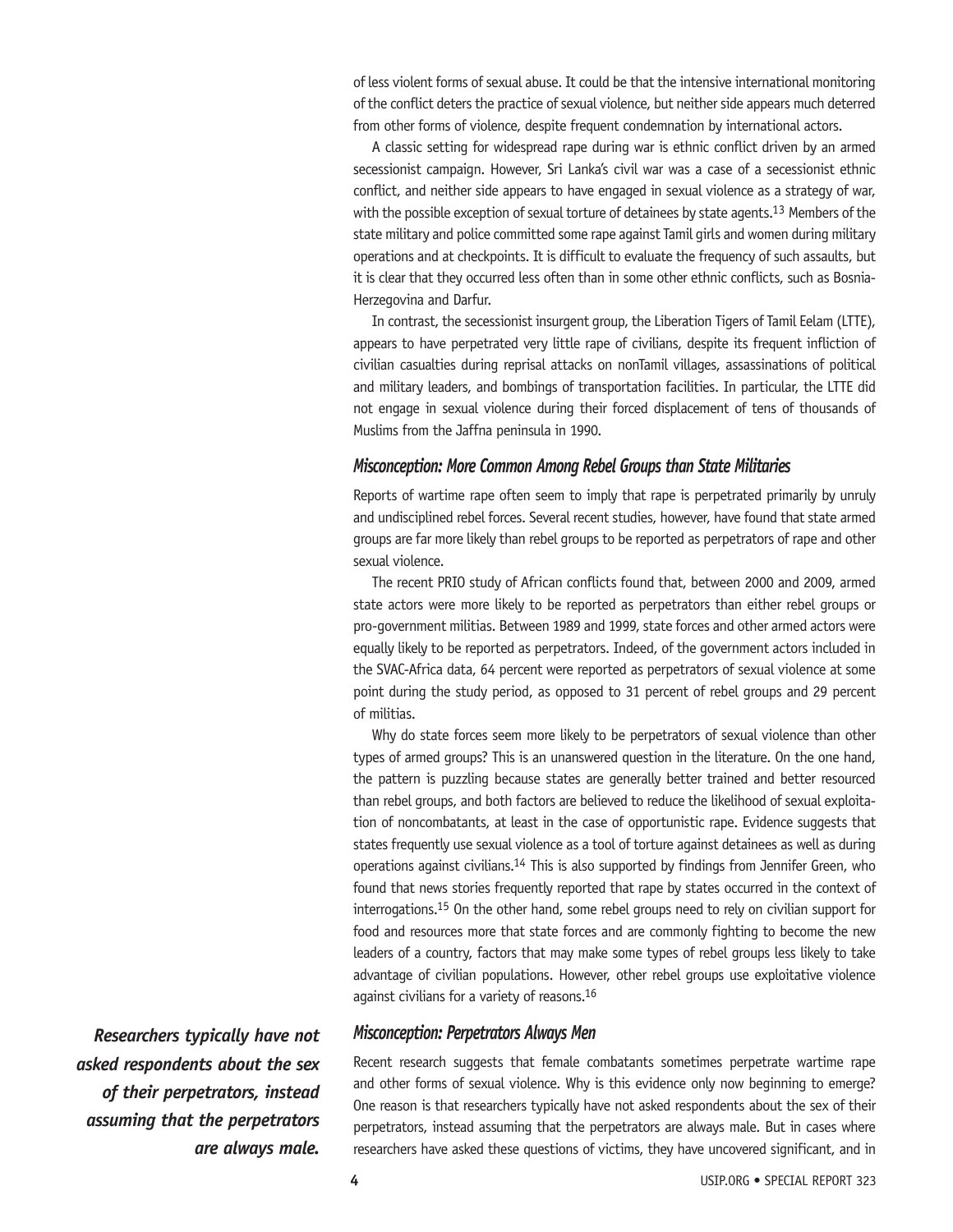some cases surprisingly numerous, reports of women participating in acts of wartime sexual violence. Recent examples of reports highlighting female perpetrators of sexual violence include the following:

- • A population-based survey conducted in 2010 in the eastern DRC found that 41 percent of female sexual violence victims reported that they were victimized by female perpetrators, as did 10 percent of male victims. This study used a wide definition of sexual violence that included psychological violence.17
- In Haiti, women in armed criminal gangs, paramilitary groups, and self-defense groups are reported to have committed several forms of sexual violence, including gang rape, against other women and members of enemy gangs.18
- During the 1994 genocide in Rwanda, women were active perpetrators of both killing and sexual violence, including rape.<sup>19</sup> A report from a nongovernmental organization cites examples of women involved in rape, including encouraging and ordering it, and turning over victims to be raped and killed.20
- The prisoner abuse scandal at Abu Ghraib, in which photographs of Iraqi prisoners being sexually abused and humiliated by U.S. soldiers were broadcast by American media outlets, revealed women sexually abusing men during wartime.21

One possible reason for these patterns is that female members of armed groups may be subjected to the same pressures as their male peers to perpetrate sexual violence. Women combatants may seek to conform to norms of strength and masculinity within their armed groups, and performing acts of sexual violence is one means of fitting in. Other possible reasons may include the desire to redirect sexual violence against other victims or to humiliate an ethnic opponent or enemy. Yet, while the evidence suggests that female perpetration of wartime sexual violence is significantly more common than had been assumed, the relative frequency of sexual violence by females, males and mixed-sex groups of perpetrators remains unclear for the vast majority of conflicts. Women perpetrators may be emphasized in media accounts, as in the Abu Ghraib scandal, precisely because of the shock factor associated with a relatively rare phenomenon.

#### *Misconception: Given Opportunity, Men Will Rape*

Susan Brownmiller, in her seminal 1975 study on rape *Against Our Will,* wrote, "War provides men with the perfect psychologic backdrop to give vent to their contempt for women."<sup>22</sup> This statement ties together two related misconceptions about wartime rape. First, it suggests that perpetration is explained by contempt for women—that is, is an extension or amplification of gender inequalities that predate the conflict. Second, it indicates that most men will rape if given the opportunity. However, neither patriarchy nor opportunity adequately explains the observed variation in wartime rape.

Many analysts presume that patterns of wartime rape and other forms of sexual violence are amplifications of patterns of peacetime rape. Indeed, this is often the case: marital and opportunistic rape and sexual violence may become more frequent as community and family networks weaken as a result of the violence and displacement of war. Militaristic norms may in some settings strengthen patriarchal social practices that support rape and other forms of sexual violence.

However, the frequency of wartime rape does not correlate with the relative strength of prewar patriarchy in a linear fashion.<sup>23</sup> Moreover, the cases of sustained asymmetry mentioned—where one party to a war engages in frequent rape but its opponent does not—suggest that broadly shared cultural beliefs such as patriarchy cannot explain the variation in rape by armed groups in settings where those groups share the same or similar patriarchal culture.

*Neither patriarchy nor opportunity adequately explains the observed variation in wartime rape.*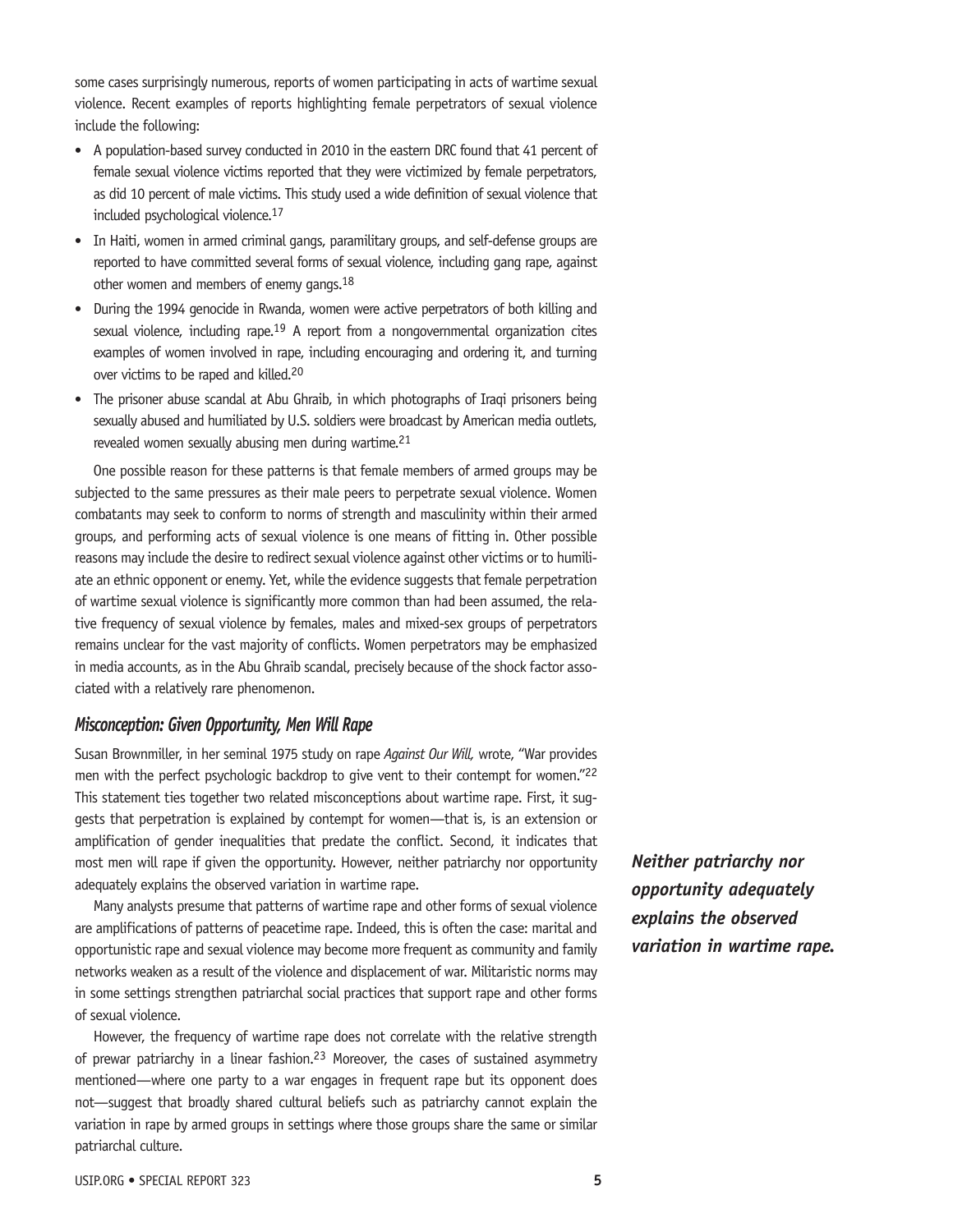Nonetheless, patriarchy is arguably a necessary condition for the occurrence of widespread rape—it is hard to imagine widespread rape not only of girls and women but of "enemy" boys and men without the underlying justification provided by patriarchal social norms for sexual violence against supposed inferiors.<sup>24</sup> It is not a sufficient condition, however, given that many armed groups do not engage in frequent rape despite their origins in societies with strong patriarchal norms.

Just as patriarchy fails to explain variation in wartime rape at the armed group level, theories of opportunism—predicated on the myth of uncontrollable male sexual desire—fail to explain patterns of perpetration at the individual level. Most men, given the opportunity, do not rape; even during the chaos of war, close contact with civilians is often unaccompanied by rape.<sup>25</sup>

Some military leaders have argued that the rape of noncombatants is a substitute for consensual sex. Japanese commanders, for example, are said to have instituted the "comfort women" system of military brothels after the widespread rape of civilians in Nanjing. More recently, officials in the DRC have argued that widespread rape occurs because fighters are unable to pay sex workers. These arguments, however, cannot explain the incidence of wartime rape: widespread rape occurs on the part of some groups in which fighters have regular access to sex workers or to sexual slaves, implying that sexual desire is not the key motivator.<sup>26</sup>

Sexual desire alone also does not explain the extreme brutality of rape, the incidence of rape with objects, sexual torture and mutilation, or the high frequency of gang rape during war. These characteristics of wartime rape emphasize the extent to which, as feminist scholars have long argued, rape is an expression of dominance and power, rather than sexual desire.<sup>27</sup> Even in peacetime, some convicted rapists express feelings of "anger, hate, control and domination," rather than sexual desire per se.<sup>28</sup> In short, wartime rape cannot be adequately explained by patriarchy, or by the combination of sexual desire and opportunity.

#### *Misconception: Always Perpetrated by Combatants*

Like any discussion of conflict-related sexual violence, conclusions about perpetration patterns depend heavily on the definition of *conflict-related sexual violence.* In this section, we are careful to delineate differences between rape and the broader category of sexual violence, as well as between wartime and conflict-related sexual violence, and between intimate partner violence and violence by armed actors. Cross-national studies of wartime sexual violence generally limit their focus to rape perpetrated by armed actors.<sup>29</sup> Media accounts, too, generally feature rape by fighters. However, in population-based investigations of wartime sexual violence, many victims report that the perpetrator was an intimate partner, acquaintance, or other noncombatant.30

The proportion of rape victims identifying noncombatants as perpetrators varies considerably. Amber Peterman, Tia Palermo, and Caryn Bredenkamp, analyzing data from the DRC, found that the reported rate of intimate partner rape was 1.8 times the overall rate of reported rape.<sup>31</sup> By contrast, Kirsten Johnson and her co-authors reported that a majority of victims in the DRC who identified their perpetrators reported that the perpetrators were armed actors; only a quarter of sexual violence victims reported that their perpetrators were not combatants.<sup>32</sup> A number of studies from other conflicts also consider perpetrator identity. Lynn Amowitz and her co-authors found that, among internally displaced women who reported experiencing sexual violence during the conflict in Sierra Leone, approximately 60 percent stated that soldiers perpetrated the violence.33 In Colombia, an Oxfam/Casa de la Mujer survey estimated that, of women in conflicted municipalities who reported being raped, about 45 percent named a fam-

*In population-based investigations of wartime sexual violence, many victims report that the perpetrator was an intimate partner, acquaintance, or other noncombatant.*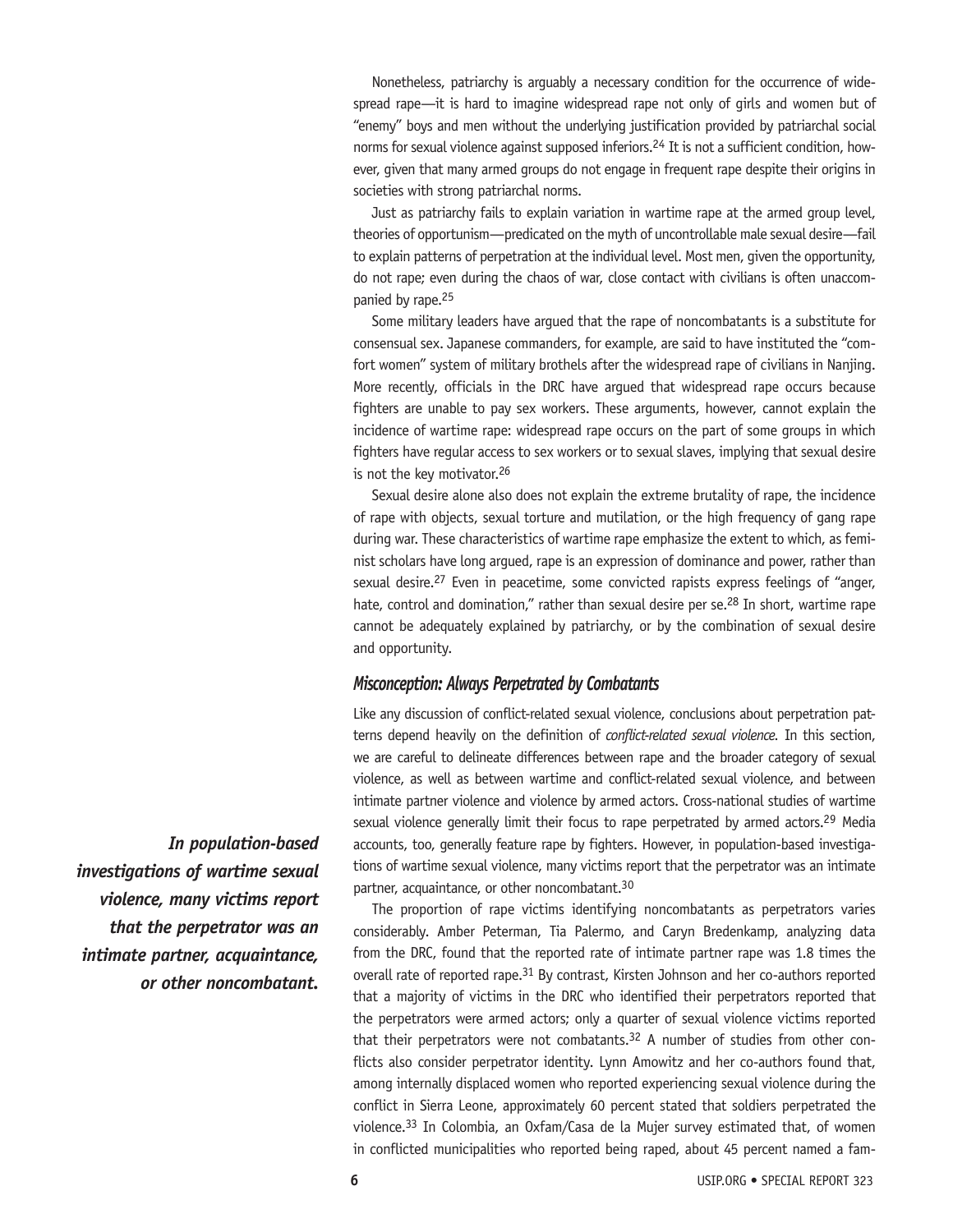ily member as perpetrator, and about 22 percent reported that the perpetrator was an armed actor.34

Findings comparing combatant and noncombatant perpetration of rape and the broader category of sexual violence draw both scholarly and policy attention to the issue of intimate partner sexual violence during conflict. However, these findings also raise the issue of whether and to what extent intimate partner or acquaintance sexual violence is directly conflict related, as opposed to simply occurring during conflict. Sexual violence by armed actors and sexual violence by intimate partners may be distinct phenomena to be considered separately, differing in their profiles of violence (for example, brutal gang rape versus less violent, though equally nonconsensual, marital rape) and in victims' perceptions. However, to the extent that conflict conditions increase the likelihood of intimate partner sexual violence, such violence is clearly conflict related.

#### *Misconception: Victims Always Female*

Despite the common image of the female victim, awareness is increasing that men may also suffer sexual violence, including rape and sexual torture, during wartime. Little systematic data on male victims have been gathered, however. Even excellent surveys focused on sexual violence, such as the 2002 Physicians for Human Rights study in Sierra Leone, interviewed only female heads of household and did not report male victimization. In our fieldwork interviews, the issue of male rape victims was rarely broached, and mostly in the form of rumors, not self-identification; this was in marked contrast to female victims, who self-identified as rape victims in some contexts.

Survey data on the wartime sexual violence against men in general are poor; the only two studies known to the authors that ask both about the sex of the perpetrator and the sex of the victim (rather than assuming male perpetrators and female victims in the survey instrument) are the Sierra Leone Human Rights Violations Survey<sup>35</sup> and the survey used in the 2010 article by Johnson and co-authors on the DRC.<sup>36</sup> The dearth of systematic data on male victimization demonstrates that pervasive gendered expectations about women's and men's roles during wartime prevent researchers and policymakers alike from robustly analyzing questions of wartime sexual violence.<sup>37</sup> However, the problem is not limited to wartime violence; a *New York Times* article in January 2012 highlighted similar issues with studying the sexual assault of men in the United States.38

Few studies have focused on the issue of sexual violence against men during wartime. Sandesh Sivakumaran documents the various forms of sexual violence, including rape, forced sterilization, forced nudity, forced masturbation, and genital mutilation; he hypothesizes that power, dominance, and emasculation play important roles in targeting men for such abuses.39 Eric Carlson writes that blunt genital trauma against men is common during wartime.<sup>40</sup> Finally, in survey data from DRC, Johnson and her colleagues found that 23 percent of men reported experiencing some form of sexual violence.<sup>41</sup> These scholars have documented the many forms the violence may take, but we still do not know a great deal about the causes of sexual violence against men, and why men may be targeted in some contexts but not others.

The misconception that women are the only victims of sexual violence comes with an equally incorrect corollary: that sexual violence is the main form of violence suffered by women in wartime. It is clear that the types of violence directed against women vary from conflict to conflict. Measurement is difficult: direct comparisons of the incidence of multiple forms of violence are rare, and—because reporting rates vary across both victim populations and types of violence—estimates of relative incidence may not be fully reliable. However, it is clear that sexual violence, though often portrayed as the predominant form of violence wielded against women, is far from the only, and frequently not the most numerous, type of violence that women report they have suffered.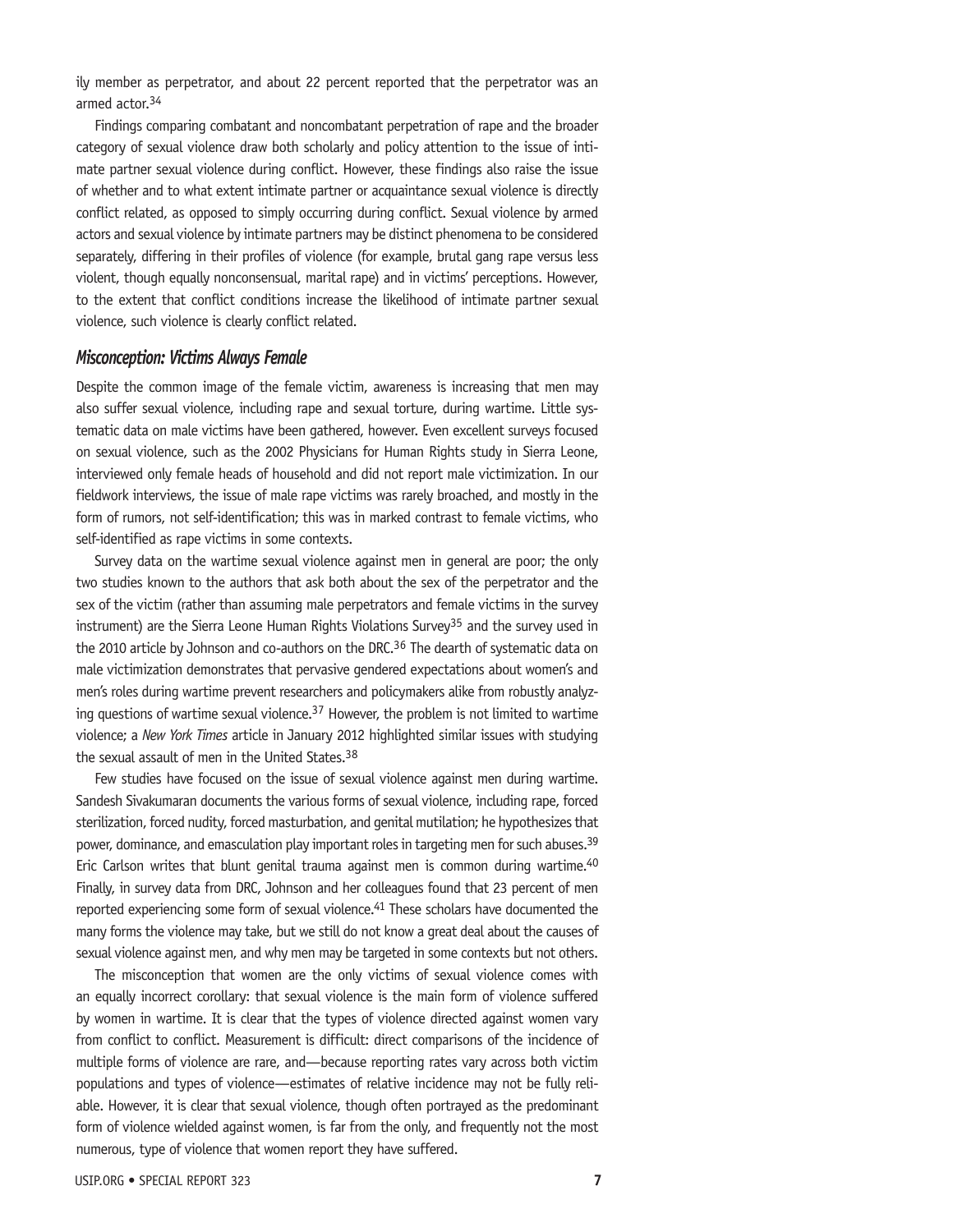Survey investigations in eastern DRC found that sexual violations against women were reported in approximately 30 percent of households, property violations such as theft and destruction in 24 percent, and nonsexual physical violence in 17 percent.<sup>42</sup> Among female former combatants in Liberia, approximately as many ex-combatant women reported experiencing abduction as reported sexual violence, about 40 percent in both cases.<sup>43</sup> Similarly, in qualitative human rights reporting focused on sexual violence, it is often clear that sexual violence was just one among many crimes suffered by women, who frequently reported their experiences of sexual violence in the context of physical injury, forced displacement, abduction, detention, or property crimes.44

Of course, the relative prevalence of sexual violence is far from the only measure of relative severity or predominance we might consider. For example, some women may view sexual violence as more damaging or traumatic than other forms of violence, others as less so. Unfortunately, we know little about the relative prevalence of multiple forms of violence against women—and still less about women's individual experiences of multiple forms of violence—even though these are both highly relevant for policymakers.

#### *Misconception: Incidence Increasing, Decreasing, Steady*

We do not have enough data to determine whether the incidence of wartime rape is increasing, decreasing, or holding steady. In fact, we lack reliable basic data on the incidence and prevalence of rape in most conflict settings, a problem that frequently leads to mistaken overgeneralization. Because the differences in rape reporting across victim types remain unknown and underinvestigated, even systematic data on rape likely underrepresents some types of victims and overrepresents others.<sup>45</sup> Unfortunately, this lack of data has not prevented heated, and necessarily inconclusive, debates on the question of qlobal trends.<sup>46</sup>

Data on wartime rape during civil wars between 1980 and 2010, drawn from State Department monitoring of human rights violations, show a generally upward trend, both in the average yearly level of wartime rape (figure 1) and in the proportion of civil wars experiencing high levels of wartime rape (figure 2), but a slight downward one after approximately 2005.47

It is entirely possible that these trends signify increases in reporting, rather than true increases in rape, as arqued in the 2012 Human Security Report.<sup>48</sup> However, the authors moved beyond discussing potential reporting issues, instead asserting that wartime rape had likely declined.<sup>49</sup> This assertion is not supported by any direct measurement. Claims of declining wartime rape are based largely on the assumption that wartime rape is strongly correlated with the overall level of lethal violence, the general intensity of conflict, the overall number of yearly conflicts, or some combination of these.<sup>50</sup>

Although it is possible that this assumption is broadly correct, significant evidence also suggests otherwise. For example, some highly lethal groups (the majority of Sendero Luminoso subgroups in Perú, as well as rebels in El Salvador and Sri Lanka), purposefully and effectively limited their combatants' use of sexual violence. By contrast, the International Criminal Court's Office of the Prosecutor hasinvestigated abuses during a 2003–04 rebellion in the Central African Republic "in which allegations of sexual crimes far outnumber alleged killings."51

Armed group repertoires of violence may also change over time. During the civil war in El Salvador, reported lethal violence by government forces decreased significantly asthe war progressed, though reported nonlethal violence—including rape and torture—did not.52 In sum, lethal violence is a questionable proxy for sexual violence and should not be used to make arguments about global trends.

Overall, given the difficulty and uncertainty associated with measuring global trends in wartime rape and other forms of sexual violence, we suggest instead that analysts and

*Because the differences in rape reporting across victim types remain unknown and underinvestigated, even systematic data on rape likely underrepresents some types of victims and overrepresents others.*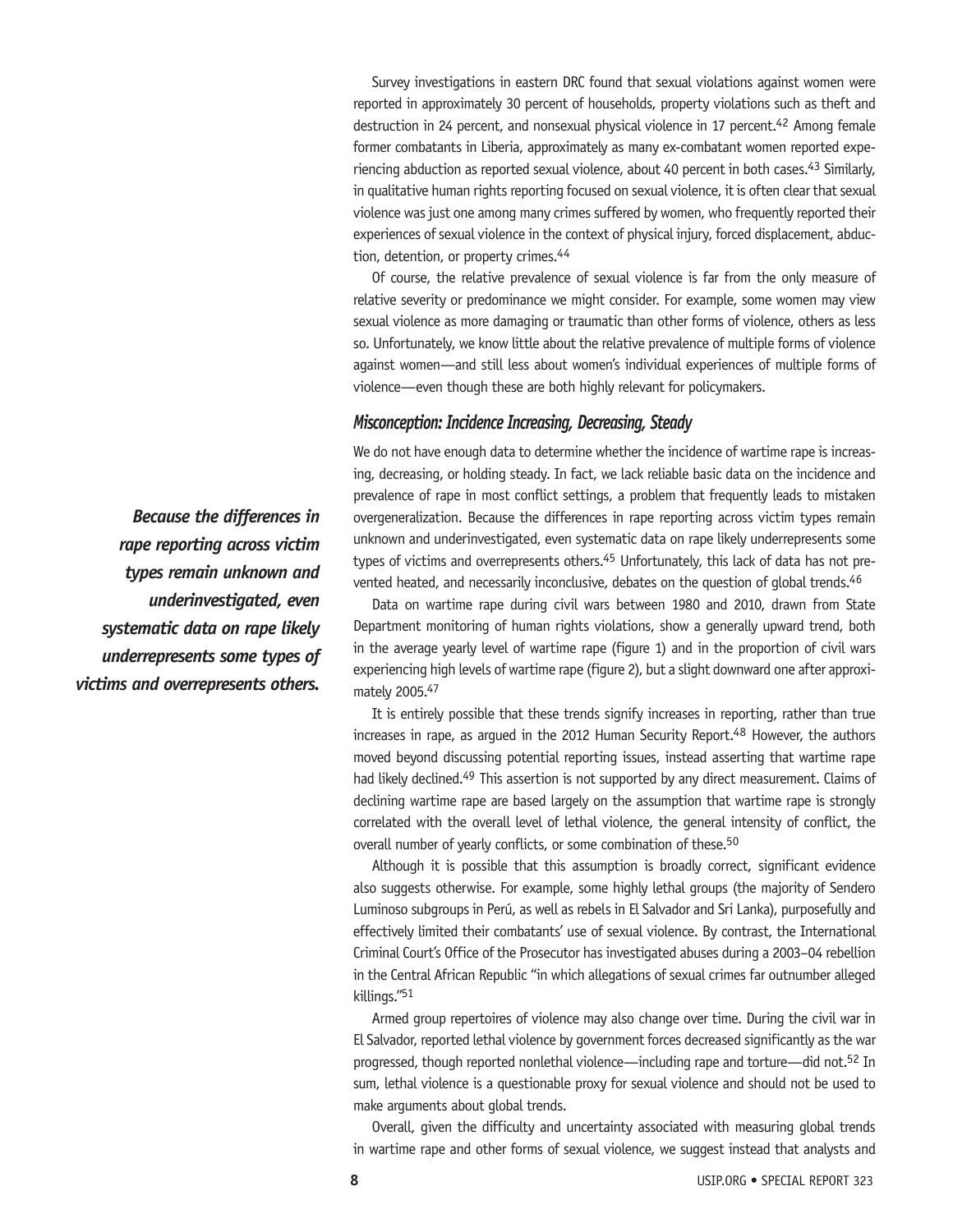



**Figure 2. Conflicts with Reported Wartime Rape**



policymakers focus on variation at lower levels of aggregation. Trends over time in local and national levels of sexual violence are somewhat simpler to measure and have much greater bearing on policy needs and assessment. Even if it were true that wartime rape is declining on a global scale, there is mounting evidence that it is increasing in some conflicts; for example, the *Women Under Siege Project* is currently documenting reports of rape and other forms of sexual violence in the on-going civil war in Syria.

#### *Misconception: Rape at High Prevalence a Strategy of War*

When wartime rape occurs frequently, it is often denounced as a strategy, tool, or weapon of war. However, its frequency is a distinct concept from whether it is used strategically. For example, rape may be infrequent yet clearly a strategy, as when state forces, although holding very few political prisoners, engage in rape as a form of torture against all detainees. Or rape may be frequent yet clearly not a strategy, as in sexual assault by U.S. servicemen against their male and female colleagues: rape is not ordered, yet it is frequently reported.

When *strategic* is used as a synonym for *massive*, it confuses the frequency with the purpose of violence. Moreover, the existence of a strategy is sometimes inferred, rather than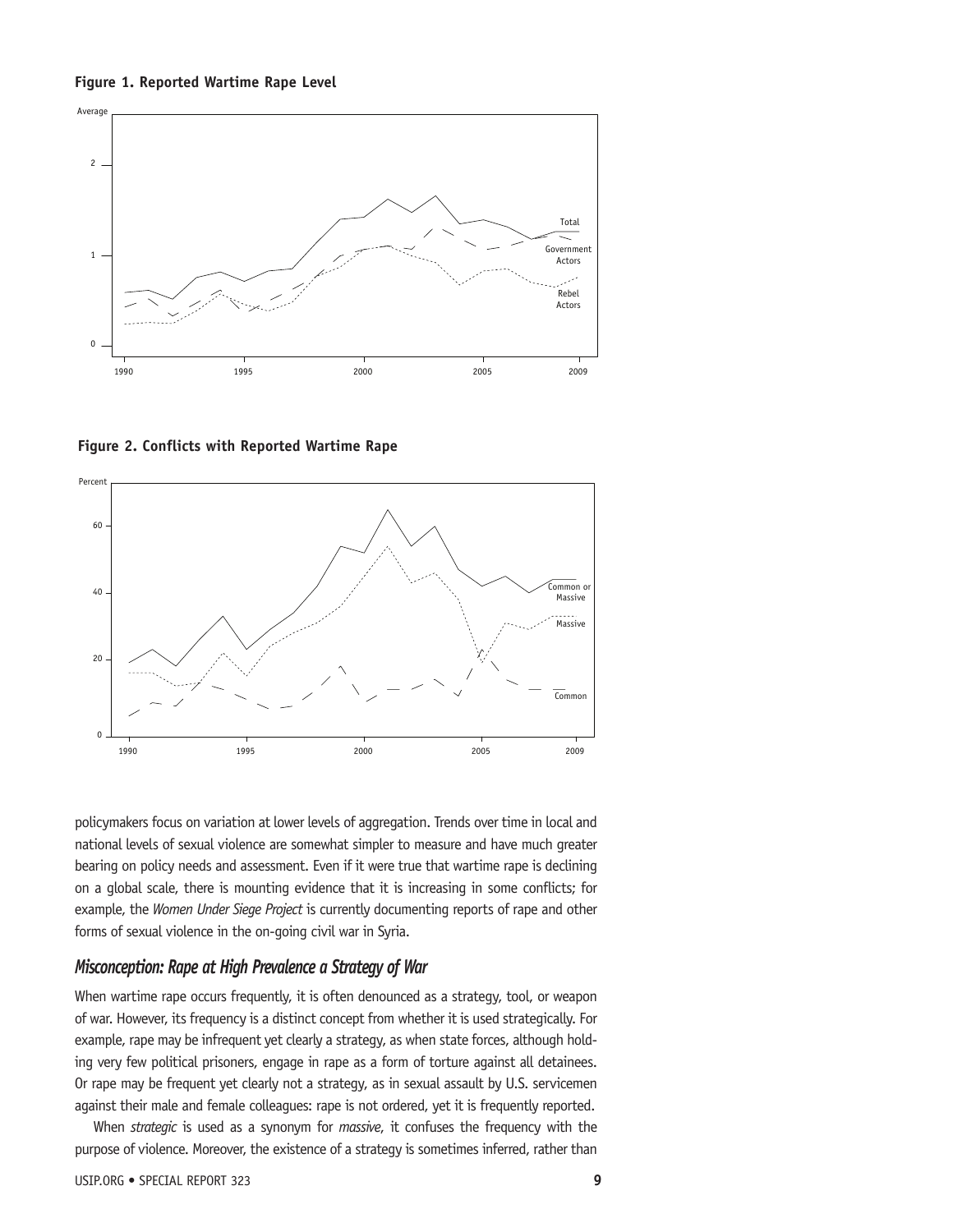demonstrated, from its consequences. When widespread rape is followed by social disruption, for example, commentators may label the consequence—social disruption—as the purpose of the violence without supporting evidence of the perpetrating group's intentions.<sup>53</sup>

Thus strategic rape is most usefully understood to be rape purposefully adopted by commanders (at any level) in pursuit of group objectives—that is, it is ordered, even if not explicitly (as when total war is adopted). Common forms of strategic rape are rape carried out during some but not all campaigns of ethnic cleansing and rape as sexual torture of prisoners. In contrast, opportunistic rape is rape carried out for private reasons, such as sexual gratification or personal revenge, rather than in pursuit of group objectives. In light of these definitions, it is likely that the pattern of rape by many groups that engage in frequent rape is neither strategic (that is, ordered) nor opportunistic.

Rape that is not ordered but is tolerated (effectively tolerated—there may be isolated attempts to punish perpetrators) by commanders is best understood as a *practice*. 54 In these settings, combatants often participate for social reasons, such as a desire to conform to the behavior of others in the unit. Commanders tolerate rape by their combatants because effective prohibition may entail disciplining otherwise-capable troops, expending scarce resources on a behavioral infraction that the commander does not see as serious, or withholding what combatants may understand to be appropriate spoils of war.<sup>55</sup>

Analysts should consider the pattern of sexual violence by an armed group carefully, without conflating its form, frequency, and targeting, on the one hand, with its intent whether it represents strategy, opportunism or a practice—on the other. These concepts are distinct and often have distinct policy implications.

# **What Do We Still Not Know?**

As these responses to common misconceptions suggest, understandings of wartime rape and other forms of sexual violence have improved with time. Certain key questions remain unanswered, however.

Many of these questions remain unanswered at least in part because of definitional or methodological differences among researchers. Moreover, although quality measurement of conflict-related sexual violence is and should be a high priority, the ethical quandaries involved in asking highly sensitive questions of extremely vulnerable populations are well documented and should be seriously considered.<sup>56</sup> Even when theoretical definitions of wartime sexual violence are similar, measurement may differ. For example, Michele Leiby found that the Peruvian Truth and Reconciliation Commission (TRC) often coded men's experiences of sexual torture as torture, but women's as sexual violence. She analyzed a sample of the original victim and witness testimonies and found that 22 percent of the victims of sexual violence were men, and that the majority of sexual violations against men took the form of sexual humiliation or sexual mutilation. By contrast, the TRC's official finding was that men made up only 2 percent of sexual violence victims.<sup>57</sup>

In addition, sexual violence research is often beset by selection bias: incorrect inferences that occur when researchers unintentionally select their subjects of study from nonsystematic or *convenience* samples.58 For example, extremely valuable research on sexual violence during war often draws on hospital records or testimonies given to human rights organizations.59 Yet hospital records typically include only rape victims who are severely injured and have the resources to travel to a hospital. Similarly, police or human rights organization records include only those victims who actively seek redress, who may be more educated or otherwise demographically distinct from the population as a whole. It is inappropriate to generalize from these types of data to an entire population. This is why population-based studies, including carefully constructed household surveys, are especially important.

*Analysts should consider the pattern of sexual violence without conflating its form, frequency, and targeting with its intent.*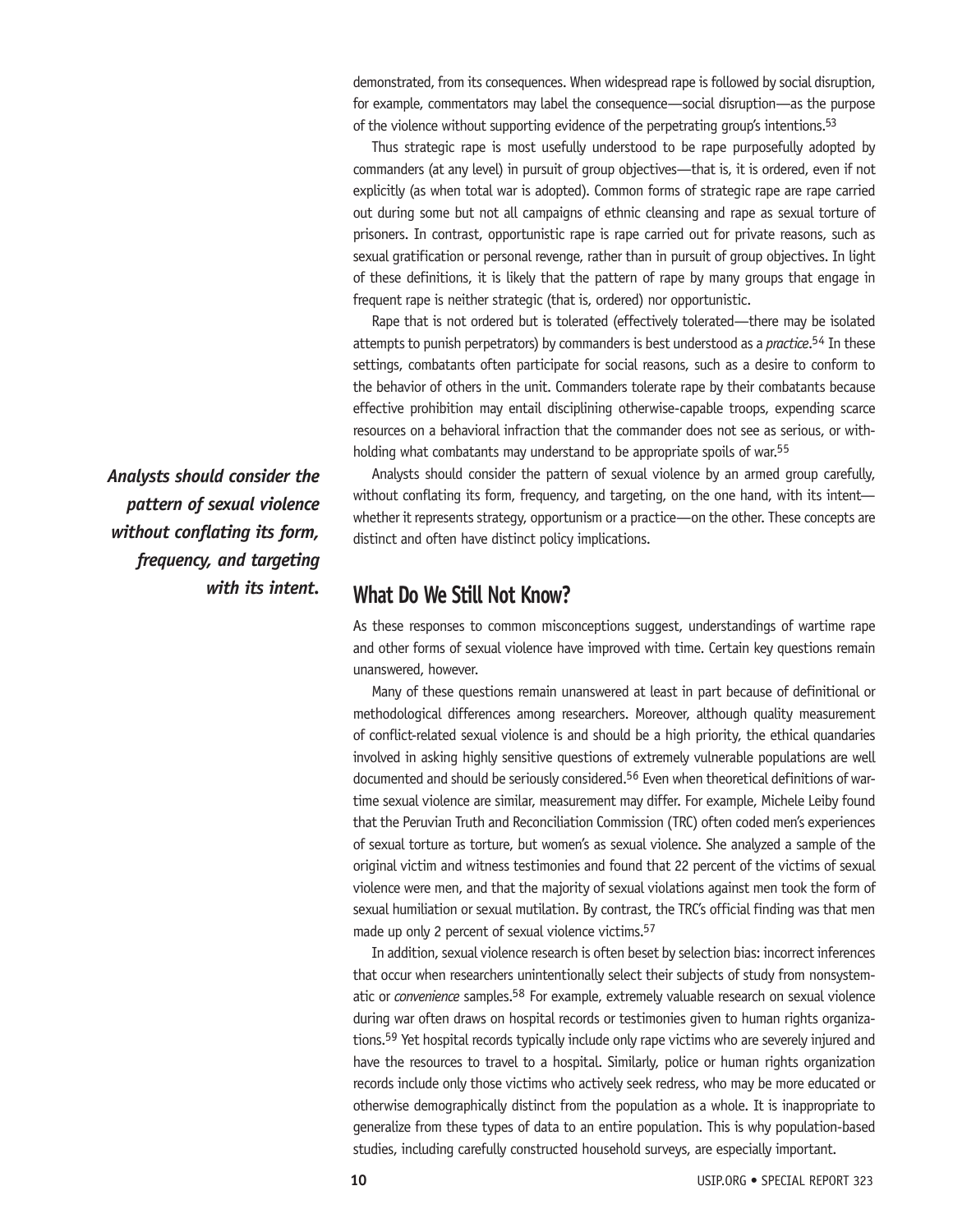In general, although sexual violence in conflict is an active research area, accumulation of knowledge has been slow and difficult. Researchers have not agreed on either definitions of sexual violence in general, definitions of specific acts of sexual violence, or practical implementations of those definitions. To some extent, this is a function of varying understandings across local contexts: a definition of sexual violence that holds meaning in one context may not in another. Definitional and measurement issues must be more systematically addressed if we are to continue our progress toward a full understanding of wartime sexual violence.

Moreover, a number of substantive areas remain understudied. On a purely descriptive level, for most conflicts it is unclear how many incidents of rape or sexual violence have occurred. We have broad, categorical measurements (such as very little, some, massive) for some conflicts, and survey-based estimates for a few others, but most numerical statements about the number of victims of sexual violence in conflict are highly educated quesses.<sup>60</sup> The variation in rates of rape and sexual violence across time, space, victim characteristics, perpetrator characteristics, and other key dimensions also remains unclear. Without this information, researchers do not have the analytical power to answer certain key causal questions with confidence.

Many of these unanswered causal questions concern armed group characteristics. As emphasized earlier, a significant body of evidence connects variation in armed group institutions to variation in sexual violence by armed actors. Cohen's research demonstrates a connection between abduction into fighting forces and rape by fighters.<sup>61</sup> Wood's work on sexual violence as a practice emphasizes the importance of group dynamics in both spurring and limiting sexual violence.<sup>62</sup> Hoover Green's analyses suggest that armed group institutions underlie variation in repertoires of violence against civilians, including sexual violence.63 However, the connections between armed group institutions and patterns of violence, including sexual violence, have not yet been fully specified.

Despite methodological difficulties and gaps in our knowledge, however, real progress is being made, both in terms of the evidence base and in terms of the research methods. Systematically sampled surveys in conflict and postconflict areas are increasingly common. In addition, researchers have begun to focus on interviews with combatants and perpetrators in their investigations, an important analytical move because it offers the possibility of understanding the causes and contexts of wartime sexual violence from the perspective of those who may actually have committed it.<sup>64</sup>

Just as well-substantiated research findings carry implications for policymakers, knowing more about the gaps in the knowledge base can help policymakers avoid the pitfalls associated with incomplete data, and highlight areas where greater efforts are needed. For example, understanding that no solid evidence underlies claims about global trends in wartime rape implies that policymakers ought to focus on local variation in the perpetration of sexual violence, rather than on global trends, as they consider how to allocate resources. Similarly, problems with nonrepresentative samples and unknown reporting patterns imply that policymakers should consider carefully which cases of sexual violence remain invisible in existing data when they assess mitigation and reparation needs. The lack of systematic research on victims' subjective experiences, wants, and needs likewise implies the need for careful collaboration and consultation. Overall, we argue, appreciating the blind spots in our knowledge of the problem can improve efforts toward solutions.

### **Policy Recommendations**

Despite the gaps in our knowledge about wartime sexual violence, what we do know has important implications for policy. Policy interventions that draw on careful analysis of knowns and unknowns are likely to be significantly more effective than those based on the *A significant body of evidence connects variation in armed group institutions to variation in sexual violence by armed actors.*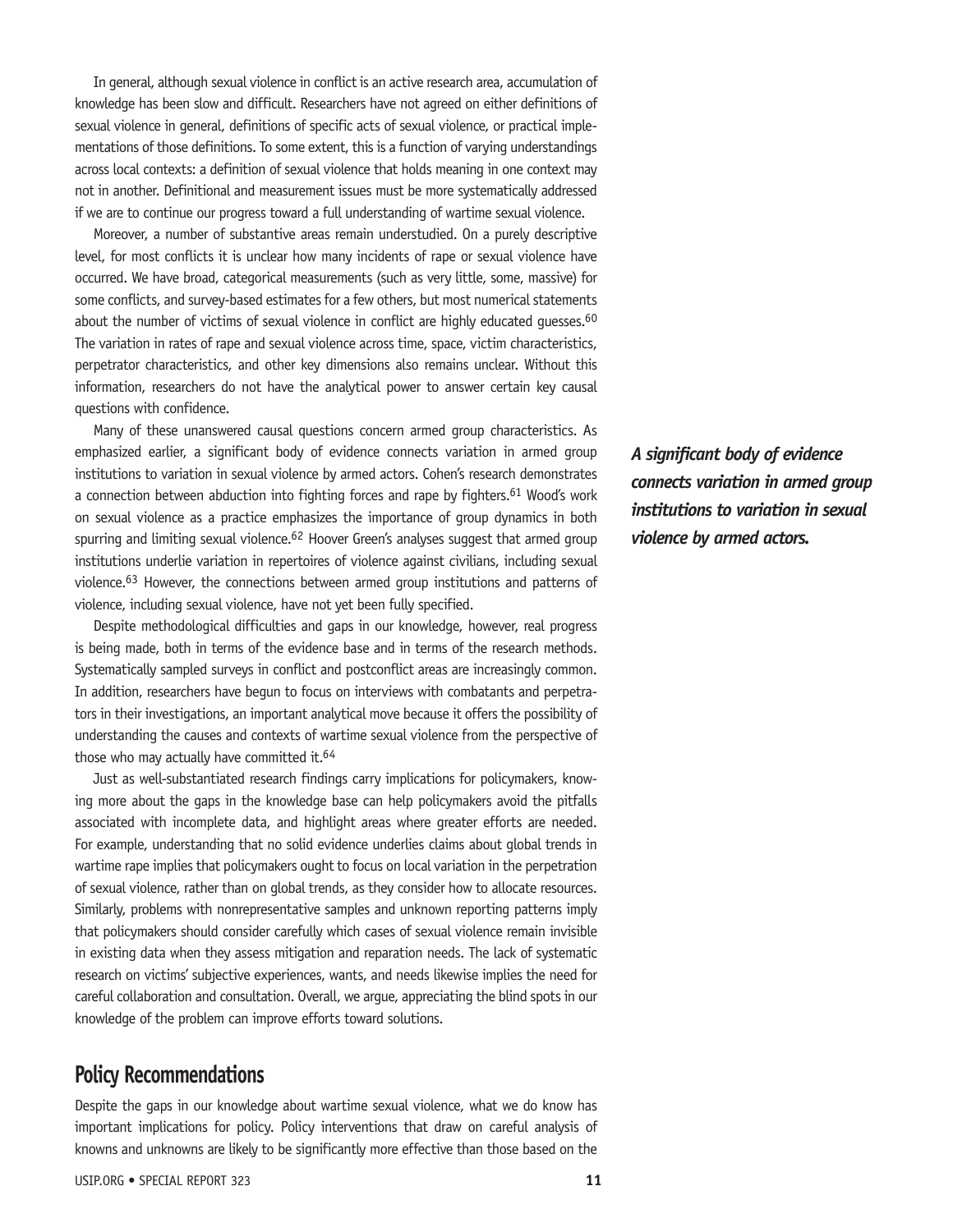misconceptions analyzed here. Here we draw out the policy implications of current scholarship on rape and other forms of wartime sexual violence, implications beyond the obvious fact ending war will end wartime rape—an important, but currently impractical, policy prescription.

The high level of variation in sexual violence across conflicts and armed organizations implies that sexual violence in wartime is far from inevitable—and therefore that policy interventions can be effective at preventing or mitigating it. Moreover, the most important variation observed occurs at the armed group level. That many armed groups effectively limit their perpetration of rape demonstrates that commanders can build institutions to prevent rape and other forms of sexual violence if they choose to do so. This often-neglected fact defeats the argument that wartime rape is inevitable, providing an empirical foundation for accountability efforts aimed at commanders whose combatants commit sexual violence. It also implies that monitoring and intervention efforts focused on armed groups and group dynamics may prove particularly effective. Scholars and policymakers should invest in the study of armed groups that do not engage in rape as well as those that do.

However, general explanations for the observed patterns of rape and other forms of wartime sexual violence are unlikely to emerge. On a global scale, rape is not statistically associated with many common explanations—ethnic wars, secessionist wars, genocides, and gender inequality, for example.<sup>65</sup> However, in some wars, these factors are important to understanding the context and patterns of sexual violence. For policymakers, this means a lack of general solutions to the problem of wartime rape: mitigation strategies will depend on the dynamics of each case. Yet additional, important policy implications follow from what has been well established in the literature.

Within many conflicts, armed groups engage in markedly different levels of rape. This asymmetry across groups within the same conflict indicates that a society's culture or entrenched patriarchal norms are not a direct cause of rape; as argued, patriarchy is a necessary but not sufficient condition for high levels of rape. So scholars and policymakers should focus on the institutions (command-and-control as well as training institutions), policies, and organizational culture of the armed group.

A repeated finding is that state forces are more often reported to perpetrate rape than insurgent actors. This finding may strengthen efforts to hold states accountable for violations by their representatives or within their borders. Research shows that states can be effectively named and shamed,<sup>66</sup> and recent international campaigns have aimed to do just that.

The form of wartime sexual violence—rape, sexual torture, sexual slavery, forced abortion, and so on—varies considerably. Two important implications follow. First, the root cause of rape is different from the root cause of forced pregnancy, for example—so policymakers should analyze the form and not only the frequency of sexual violence to design sound policy and to make inferences about the causes of the violence. Second, survivors of different forms of sexual violence may have different wants and needs; policymakers should pay closer attention to these variations as well.

The identities of perpetrators and victims may also not match stereotypical expectations. Research has documented that the victims of wartime sexual violence in many settings include men and boys, and that women are sometimes perpetrators. Moreover, a large proportion of perpetrators of rape during conflict are not armed actors but civilians. Policymakers should not neglect perpetrators and victims who do not happen to conform to common expectations.

Rape may be frequent without having been ordered. Indeed, one study finds that this was the case with the RUF in Sierra Leone—rape was widespread, but evidence that it was ordered is limited.67 In such cases, it may be useful to think of rape as a "practice," in which

*That many armed groups effectively limit their perpetration of rape demonstrates that commanders can build institutions to prevent rape and other forms of sexual violence if they choose to do so.*

*Research shows that states can be effectively named and shamed, and recent international campaigns have aimed to do just that.*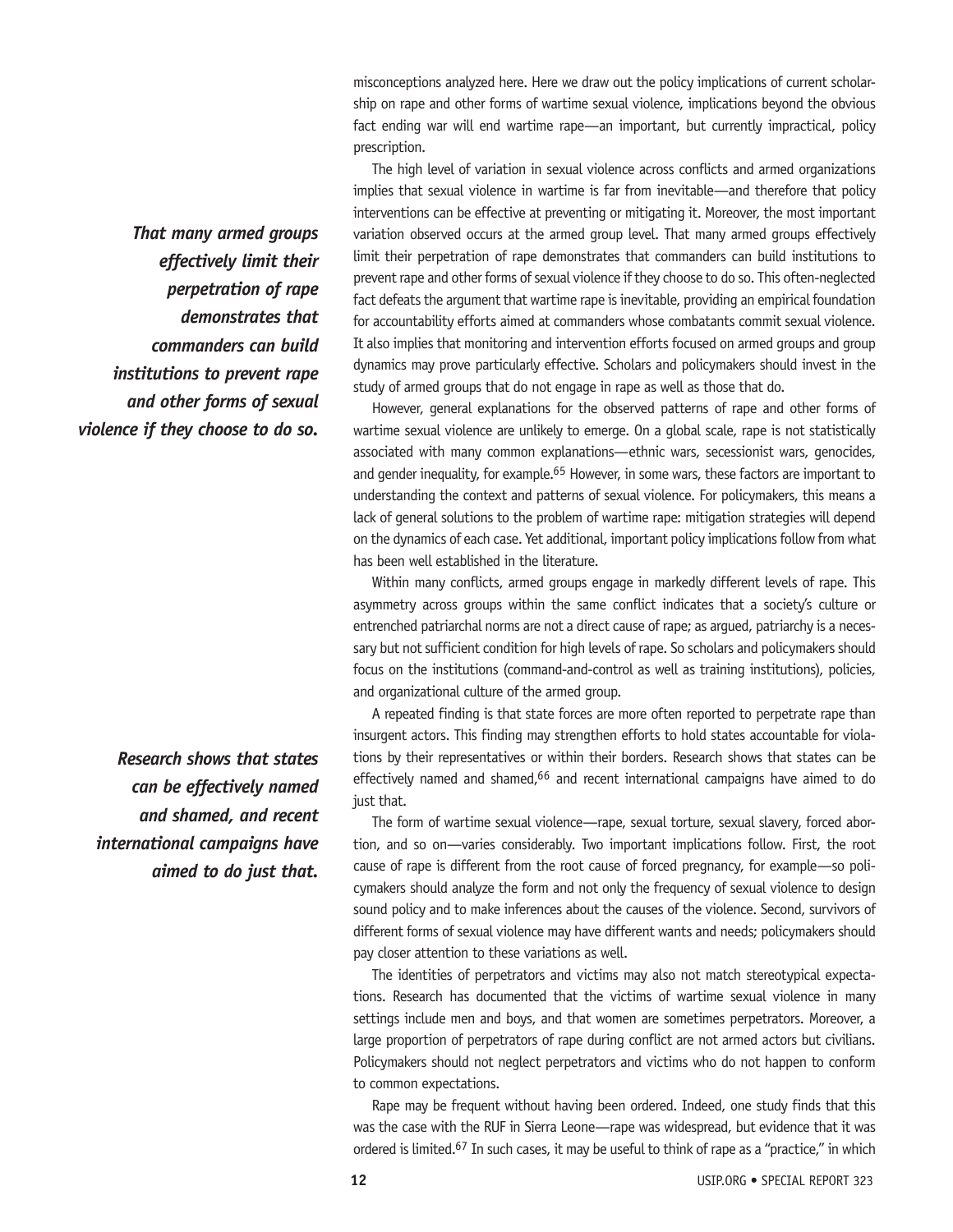commanders tolerate rape when the perceived cost of prohibition is higher than perceived cost of later consequences.<sup>68</sup> Raising the costs of allowing troops to rape—through prosecution of commanders, for example—should result in better discipline of combatants who engage in rape as a practice or opportunistically, and should limit the adoption of rape as a strategy.

Rape also, and significantly, need not have been an explicit strategy for commanders to be legally responsible: in the case of rape as a practice, for example, if a commander knew or should have known that his combatants were engaging in it, and the commander had effective control of those troops, then he is accountable for those crimes under international law. Prosecutors should strengthen efforts to prosecute based on evidence of whether commanders knew or should have known about the violence and of their effective command.<sup>69</sup> The renewed emphasis on prosecution of sexual crimes by the new prosecutor of the International Criminal Court is a welcome development, and states that have not joined the Court should do so as one way of sharpening accountability for such crimes, as well as for others.<sup>70</sup>

Although open questions do remain, enough is known to propose certain early warning indicators, though this list clearly does not encompass all situations in which sexual violence is observed. Groups that recruit by abduction are more likely to commit rape, and especially gang rape; some ethnic cleansing campaigns (as opposed to ethnic conflicts more generally) may be more likely to feature rape; and groups that detain prisoners may be more likely to engage in sexual mutilation and rape, particularly if they engage in other forms of torture.

Finally, significant gaps in our knowledge and understanding of wartime sexual violence remain. Direct on-the-ground engagement and service provision rightly take precedence, but further policy-relevant research is needed to identity settings in which wartime sexual violence is most likely, and to identify strategies to mitigate sexual violence when it does occur. However, our analysis allows us to go beyond simply arguing that more research is needed. We propose investing in research areas that are promising but underdeveloped, such as how and why groups that do not use sexual violence adopt and maintain their institutions; which types of formal and informal armed group institutions promote sexual violence as a practice; the conditions under which commanders (at lower as well as high levels) adopt rape as a strategy; and why many commanders believe the cost of prohibiting sexual violence is high.

Rape is not an unavoidable collateral damage of war. Its victims—women and men of all ages—were not brought down by crossfire or an errant missile; they were intentionally violated. As Neil Mitchell emphasizes, "Rape is not done by mistake."71 The wide variation in wartime rape across armed groups demonstrates that these groups can, and often do, prohibit sexual violence. This in turn creates an opportunity to push for greater accountability. Closing gaps in our knowledge of variation can take us still further: better understandings will allow scholars, activists, and policymakers to draw stronger conclusions and to take bolder actions in their work against rape and other forms of wartime sexual violence.

#### **Notes**

- The authors thank Michele Leiby, Xabier Agirre Aranbaru, and two anonymous reviewers for their comments. Dara Kay Cohen has received research support from USIP, the National Science Foundation, the Peace Research Institute of Oslo and the Folke Bernadotte Academy. Elisabeth Jean Wood has received research support from USIP, the Harry Frank Guggenheim Foundation, the Santa Fe Institute, and Yale University. Amelia Hoover Green has received research support from USIP, the Benetech Human Rights Program, and Yale University.
- 2. Comisión de Derechos Humanos de El Salvador, *La Tortura Actual en El Salvador* (San Salvador: CDHES, 1986); Adrienne Aron, Shawn Corne, Anthea Fursland, and Barbara Zelwer, "The Gender-Specific Terror of El Salvador and Guatemala: Post-Traumatic Stress Disorder in Central American Refugee Women," *Women's Studies International Forum* 14, no. 1–2 (1991): 37–47.
- Sierra Leone Truth and Reconciliation Commission, "Women and the Armed Conflict in Sierra Leone," in *Sierra Leone Truth and Reconciliation Commission Report,* vol. 1, chap. 3 (Sierra Leone: Truth & Reconciliation Commission, 2004), www.sierraleonetrc.org.

*Rape need not have been an explicit strategy for commanders to be legally responsible.*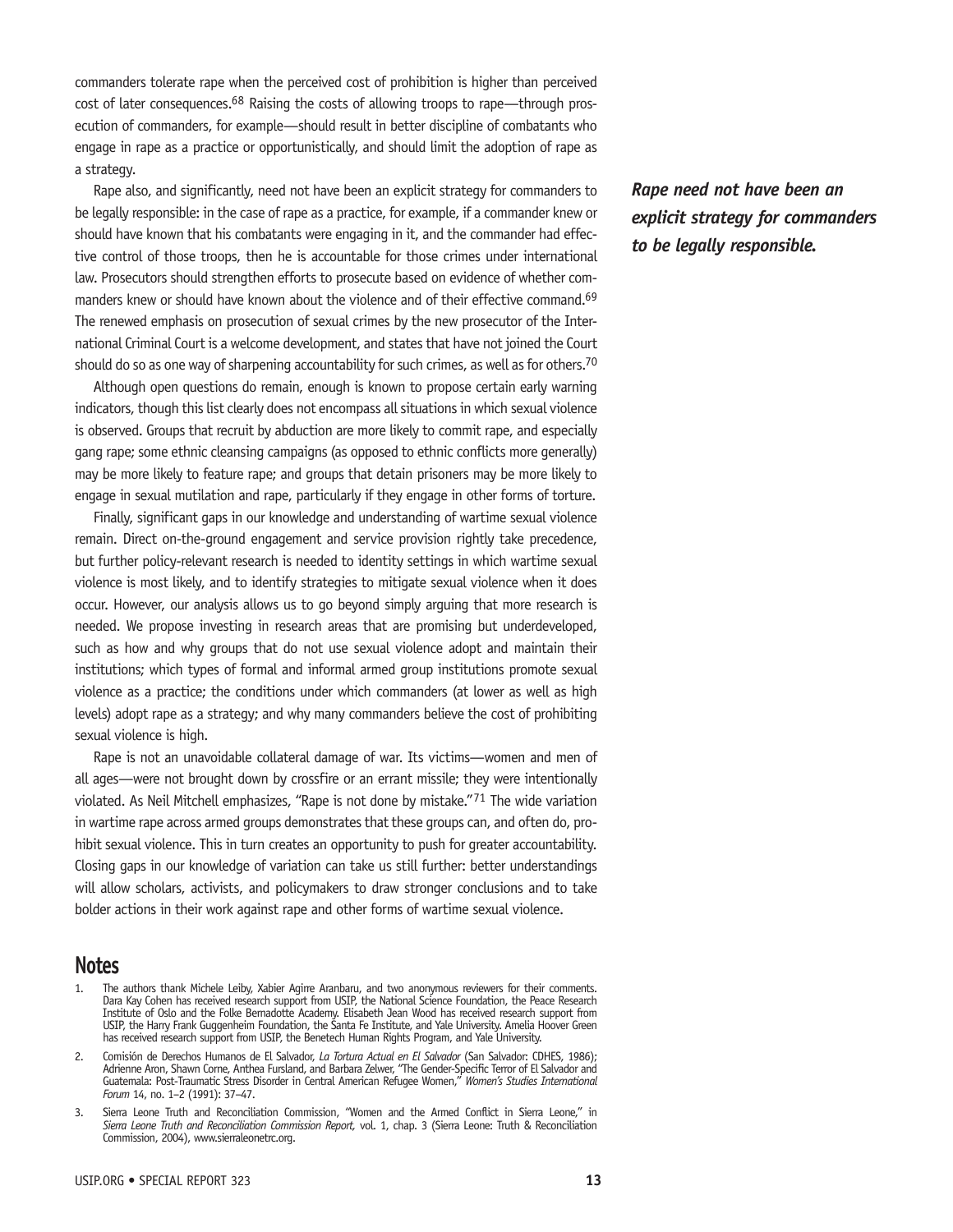- 4. Ibid.
- 5. Shana Swiss and Joan E. Giller, "Rape as a Crime of War: A Medical Perspective." J*ournal of the American Medical Association* 270, no. 5 (1993): 612–15.
- 6. Elisabeth Jean Wood, "Variation in Sexual Violence During War," *Politics & Society* 34, no. 3 (2006): 307–42.
- 7. Elisabeth Jean Wood, "Armed Groups and Sexual Violence: When Is Wartime Rape Rare?" *Politics and Society* 37, no. 1 (March 2009): 131–61.
- 8. Dara Kay Cohen and Ragnhild Nordås, "Sexual Violence in African Armed Conflicts: Introducing the SVAC-Africa Dataset, 1989–2009," unpublished working paper, 2012.
- 9. Dara Kay Cohen, "Wartime Rape During Civil War: Cross-National Evidence (1980–2009)," conditionally accepted, *American Political Science Review.* For a description of the data, see Amelia Hoover Green, Dara Cohen, and Elisabeth Wood, "Is Wartime Rape Declining on a Global Scale? We Don't Know—And it Doesn't Matter," *Political Violence @ a Glance* (blog), November 1, 2012, www.politicalviolenceataglance. org/2012/11/01/is-wartime-rape-declining-on-a-global-scale-we-dont-know-and-it-doesnt-matter.
- 10. Ibid.
- 11. According to the data used in the study, between 1980 and 2009, sub-Saharan Africa experienced twenty-eight civil wars, Asia twenty-six, northern Africa/Middle East sixteen, eastern Europe nine, Latin America six, and, finally, the conflict in Northern Ireland as the one war in the Western Democracies/Japan region.
- 12. Wood, "Armed Groups and Sexual Violence."
- 13. Ibid.
- 14. See, for example, Comisión de Derechos Humanos de El Salvador, *La Tortura Actual en El Salvador.* This report disaggregates the types of torture to which male detainees were subjected in one of El Salvador's largest prisons. Sexually violent torture—including rape, rape with objects, threats of rape, and mutilation of the genitals—were reported in a large proportion of cases. For a more general view, see Inger Agger, "Sexual Torture of Political Prisoners: An Overview," *Journal of Traumatic Stress* 2 (1989): 305–18. And for a more recent, though less systematic report, see Human Rights Watch, "Syria: Sexual Assault in Detention," June 15, 2012, www.hrw.org/ news/2012/06/15/syria-sexual-assault-detention.
- 15. Jennifer Lynn Green, "Collective Rape: A Cross-National Study of the Incidence and Perpetrators of Mass Political Sexual Violence, 1980–2003," PhD dissertation, Ohio State University, 2006.
- 16. What explains why some rebel groups abuse civilians and others do not is the subject of numerous recent studies. See especially Jeremy Weinstein, *Inside Rebellion: The Politics of Insurgent Violence* (Cambridge: Cambridge University Press, 2006).
- 17. Kirsten Johnson, Jennifer Scott, Bigy Rughita, Michael Kisielewski, Jana Asher, Ricardo Ong, and Lynn Lawry, "Association of Sexual Violence and Human Rights Violations with Physical and Mental Health in Territories of the Eastern Democratic Republic of the Congo," *Journal of the American Medical Association* 304, no. 5 (2010): 553–62.
- 18. Benedetta Faedi, "From Violence Against Women to Women's Violence in Haiti," PhD dissertation, Stanford University, 2010.
- 19. Adam Jones, "Gender and Genocide in Rwanda," *Journal of Genocide Research* 4, no. 1 (March 2002): 65–94; Lisa Sharlach, "Gender and Genocide in Rwanda: Women as Agents and Objects of Genocide," *Journal of Genocide Research* 1, no. 3 (November 1999): 387–99; Wood, "Armed Groups and Sexual Violence."
- African Rights, "Rwanda: Not So Innocent: When Women Become Killers," 1995; Peter Landesman, "A Woman's Work," *New York Times Magazine,* September 15, 2002. www.nytimes.com/2002/09/15/magazine/a-woman-swork.html?pagewanted=all&src=pm (accessed December 31, 2012); Sharlach, "Gender and Genocide in Rwanda: Women as Agents"; Jones, "Gender and Genocide in Rwanda.
- 21. See Tara McKelvey, ed., *One of the Guys: Women as Aggressors and Torturers* (Emeryville, CA: Seal Press, 2007), for a collection of essays on feminist reactions to the Abu Ghraib scandal.
- 22. Susan Brownmiller, *Against Our Will: Men, Women and Rape* (New York: Simon and Schuster, 1975), p. 32.
- 23. Wood, "Variation in Sexual Violence During War;" Cohen, "Wartime Rape During Civil War."
- 24. Wood, "Variation in Sexual Violence During War."
- 25. Ibid.
- 26. Wood, "Armed Groups and Sexual Violence."
- 27. See review of arguments about the relative prominence of power/domination versus sexual arousal in Patrick Chiroro, Gerd Bohner, G. Tendayi Viki, and Christopher Jarvis, "Rape Myth Acceptance and Rape Proclivity: Expected Dominance Versus Expected Arousal in Acquaintance-Rape Situations," *Journal of Interpersonal Violence*  19, no. 4 (2004): 427–42.
- 28. Diana Scully, *Understanding Sexual Violence: A Study of Convicted Rapists* (New York: Routledge, 1994), p. 134.
- 29. Wood, "Armed Groups and Sexual Violence"; Cohen, "Wartime Rape During Civil War"; Cohen and Nordås, "Sexual Violence in African Armed Conflicts"; Green, "Collective Rape."
- 30. Human Security Report Project, *Sexual Violence, Education, and War: Beyond the Mainstream Narrative* (Vancouver: Human Security Press, 2012).
- 31. Amber Peterman, Tia Palermo, and Caryn Bredenkamp, "Estimates and Determinants of Sexual Violence Against Women in the Democratic Republic of Congo," *American Journal of Public Health* 101, no. 6 (June 2011): 1060– 67. By definition, intimate partner rape should be more rare than rape in general, given that intimate partner rape is a subset of all rape. However, in this study, many more women reported rape by intimate partners than reported rape overall, perhaps indicating that women see rape and rape by partners as separate phenomena.
- 32. Johnson et al., "Association of Sexual Violence and Human Rights Violations."
- 33. Lynn Amowitz, Chen Reis, Kristina Hare Lyons, Beth Vann, Binta Mansaray, Adyinka M. Akinsulure-Smith, Louise Taylor, and Vincent Iacopino, "Prevalence of War-Related Sexual Violence and Other Human Rights Abuses Among Internally Displaced Persons in Sierra Leone," *Journal of the American Medical Association* 287, no. 4 (2002): 513–21.
- 34. Olga Amparo Sanchez, Jose Nicolas Lopez Vivas, Diana Rubriche Cardenas, and Maria del Pilar Rengifo Cano, "First Survey on the Prevalence of Sexual Violence Against Women in the Context of the Colombian Armed Conflict,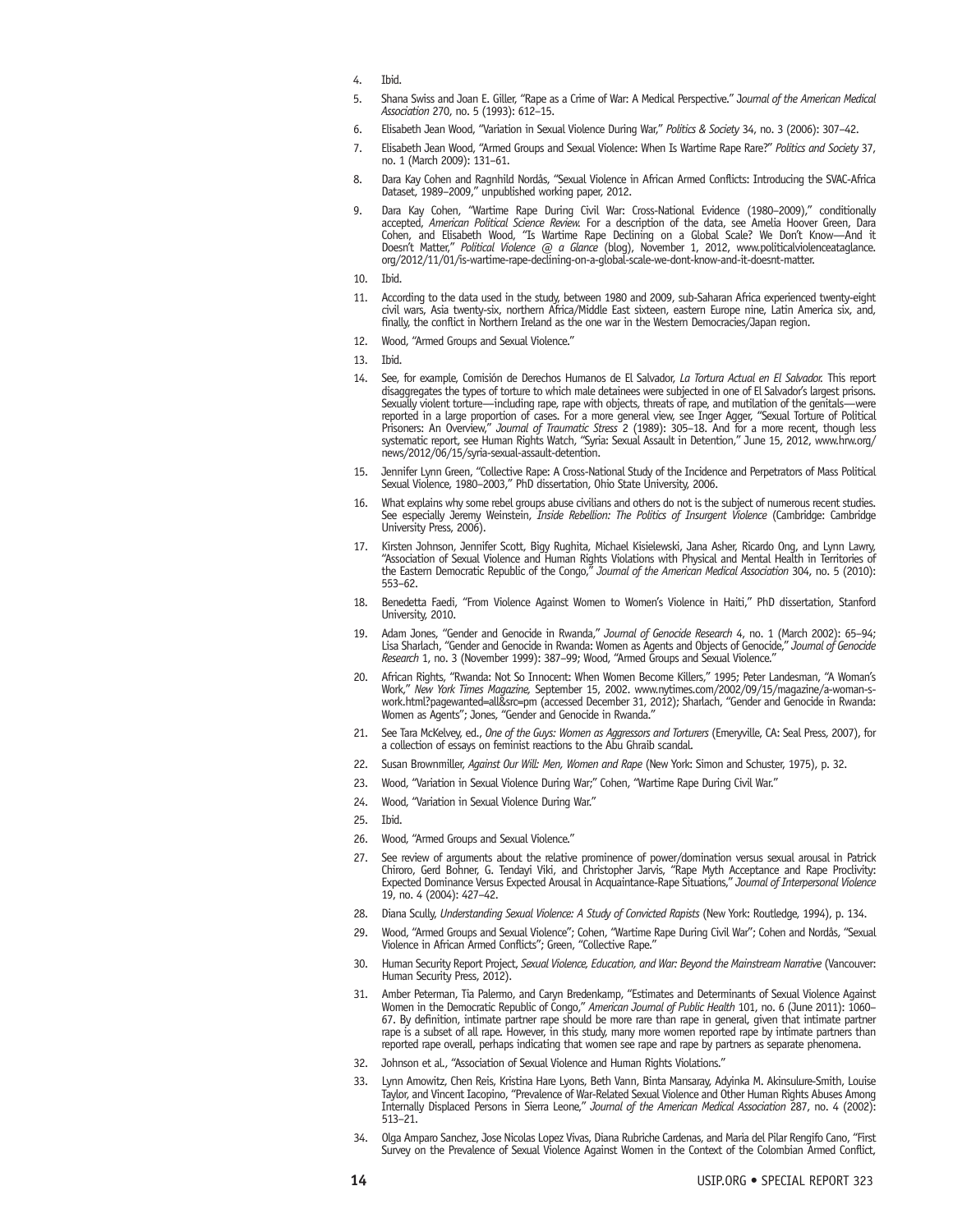2001–2009: Executive Summary" (Bogotá: Casa de la Mujer and Oxfam, 2011), www.peacewomen.org/assets/ file/Resources/NGO/vaw\_violenceagainstwomenincolombiaarmedconflict\_2011.pdf.

- 35. Jana Asher, ed., and Human Rights Data Analysis Group of Benetech, "Sierra Leone War Crimes Documentation Survey Database, vol. 2," (Palo Alto, CA: Human Rights Data Analysis Group, Beneficent Technology, 2004), https://www.hrdag.org/resources/publications/SL-TRC-statistics-chapter-final.pdf.
- 36. Johnson et al., "Association of Sexual Violence and Human Rights Violations."
- 37. Dara Kay Cohen, "Female Combatants and the Perpetration of Violence: Wartime Rape in the Sierra Leone Civil War," *World Politics,* forthcoming.
- 38. Roni Caryn Rabin, "Men Struggle for Rape Awareness," *New York Times,* January 23, 2012.
- 39. Sandesh Sivakumaran, "Sexual Violence Against Men in Armed Conflict," *European Journal of Intemational Law*<br>18, no. 2 (2007): 253–76. Elsewhere, Sivakumaran argues that homophobia may be one reason that malemale rape has not received more attention from the policy community; see "Male/Male Rape and the 'Taint' of Homosexuality," *Human Rights Quarterly* 27, no. 4 (2005): 1274–306.
- 40. Eric Carlson, "The Hidden Prevalence of Male Sexual Assault During War: Observations on Blunt Trauma to the Male Genitals," *British Journal of Criminology* 46, no. 1 (2006): 16–25.
- 41. Johnson et al., "Association of Sexual Violence and Human Rights Violations."
- 42. Ibid.
- 43. Ibid.
- 44. Recent reports focused on sexual violence from advocacy organizations such as Human Rights Watch and Amnesty International have also included victim testimony about a multitude of co-occurring forms of violence. See, for example, Human Rights Watch, "Soldiers Who Rape, Commanders Who Condone: Sexual Violence and Military Reform in the Democratic Republic of Congo," July 16, 2009, www.hrw.org/reports/2009/07/16/soldierswho-rape-commanders-who-condone; Human Rights Watch, "We'll Kill You if You Cry: Sexual Violence in the Sierra Leone Conflict," January 15, 2003, www.hrw.org/reports/2003/01/15/well-kill-you-if-you-cry; Amnesty International, "Colombia: Hidden from Justice," October 4, 2012, https://www.amnesty.org/en/library/asset/ AMR23/031/2012/en/8779cba6-f18f-4f06–9007–4cb337fcd1bd/amr230312012en.pdf.
- 45. Francoise Roth, Tamy Guberek, and Amelia Hoover Green, *Using Quantitative Data to Assess Conflict-Related Sexual Violence in Colombia: Challenges and Opportunities* (Bogotá and Palo Alto, CA: Corporación Punto de Vista and Benetech, 2011), www.hrdag.org/resources/publications/SV-report\_2011-04-26.pdf.
- 46. For debates focused on global trend claims in the 2012 Human Security Report, see http://hsr2012.tumblr.com.
- 47. Hoover Green, Cohen, and Wood, "Is Wartime Rape Declining?"
- 48. Human Security Report Project, *Sexual Violence, Education, and War.*
- 49. Ibid., 29.
- 50. Hoover Green, Cohen, and Wood, "Is Wartime Rape Declining?"
- 51. International Criminal Court, Office of the Prosecutor, "Press Release: Office of the Prosecutor Opens Investigation in the Central African Republic," ICC document ICC-OTP-20070522–220, May 22, 2007, www2.icc-cpi.int/menus/ icc/press%20and%20media/press%20releases/2007/prosecutor%20opens%20investigation%20in%20the%20 central%20african%20republic?lan=en-GB.
- 52. Amelia Hoover Green, "Repertoires of Violence: The Role of Armed Group Institutions and Ideologies," PhD dissertation, Yale University, 2011.
- Xabier Agirre Aranbaru, "Beyond Dogma and Taboo: Criteria for the Effective Investigation of Sexual Violence," in *Understanding and Proving International Sex Crimes,* eds. Morten Bergsmo, Alf B. Skre, and Elisabeth Jean Wood (Oslo: Torkel Opsahl Academic Epublisher, 2012), pp. 267–94.
- 54. Elisabeth Jean Wood, "Rape During WarIs NotInevitable: Variation in Wartime Sexual Violence," in *Understanding and Proving International Sex Crimes,* eds. Morten Bergsmo, Alf B. Skre, and Elisabeth Jean Wood (Oslo: Torkel Opsahl Academic Epublisher, 2012), pp. 389–419; Wood, Wartime Sexual Violence.
- Wood, "Rape During War Is Not Inevitable." See also Maria Eriksson Baaz and Maria Stern, "Why Do Soldiers Rape? Masculinity, Violence, and Sexuality in the Armed Forces in the Congo (DRC)," *International Studies Quarterly* 53 (2009): 497; Jocelyn Kelly, "Rape in War: Motives of Militia in DRC," USIP Special Report 243 (Washington, DC: U.S Institute of Peace, 2010).
- 56. Shana Swiss and Peggy Jennings, "Documenting the Impact of Conflict on Women Living in Internally Displaced Persons Camps in Sri Lanka: Some Ethical Considerations" (Albuquerque, NM: Women's Rights International, 2006), http://womens-rights.org/Publications/Ethics\_IDPSurvey.pdf; Elisabeth Wood, "The Ethical Challenges of Field Research in Conflict Zones," *Qualitative Sociology* 29 (2006): 373–86.
- 57. Michele Leiby, "Digging in the Archives: The Promise and Perils of Primary Documents," *Politics & Society* 37, no.<br>1 (2009): 75–99.
- 58. Roth, Guberek, and Hoover Green, *Using Quantitative Data.*
- 59. See, for example, Susan Bartels, Jocelyn Kelly, Jennifer Scott, Jennifer Leaning, Denis Mukwege, Nina Joyce, and Michael VanRooyen, "Militarized Sexual Violence in South Kivu, Democratic Republic of Congo," *Journal of Interpersonal Violence* 28, no. 2 (2012): 340–58.
- 60. Amber Peterman, Tia Palermo, Dara Kay Cohen, and Amelia Hoover Green, "Rape Reporting During War: Why the Numbers Don't Mean What You Think They Do," *Foreign Affairs Snapshot,* August 1, 2011,www.foreignaffairs.com/ articles/68008/amber-peterman-dara-kay-cohen-tia-palermo-and-amelia-hoover-gree/rape-reporting-during-war.
- 61. Cohen, "Wartime Rape During Civil War."
- 62. Wood, "Armed Groups and Sexual Violence."
- 63. Roth, Guberek, and Hoover Green, *Using Quantitative Data.*
- 64. See, for example, Cohen, "Wartime Rape During Civil War"; Wood, *Wartime Sexual Violence;* Maria Eriksson Baaz and Maria Stern, "Why Do Soldiers Rape? Masculinity, Violence, and Sexuality in the Armed Forces in the Congo (DRC)," *International Studies Quarterly* 53, no. 2 (2009): 495–518; Jocelyn Kelly, "Rape in War: Motives of Militia in DRC," USIP Special Report, 2010.
- 65. Cohen, "Wartime Rape During Civil War."